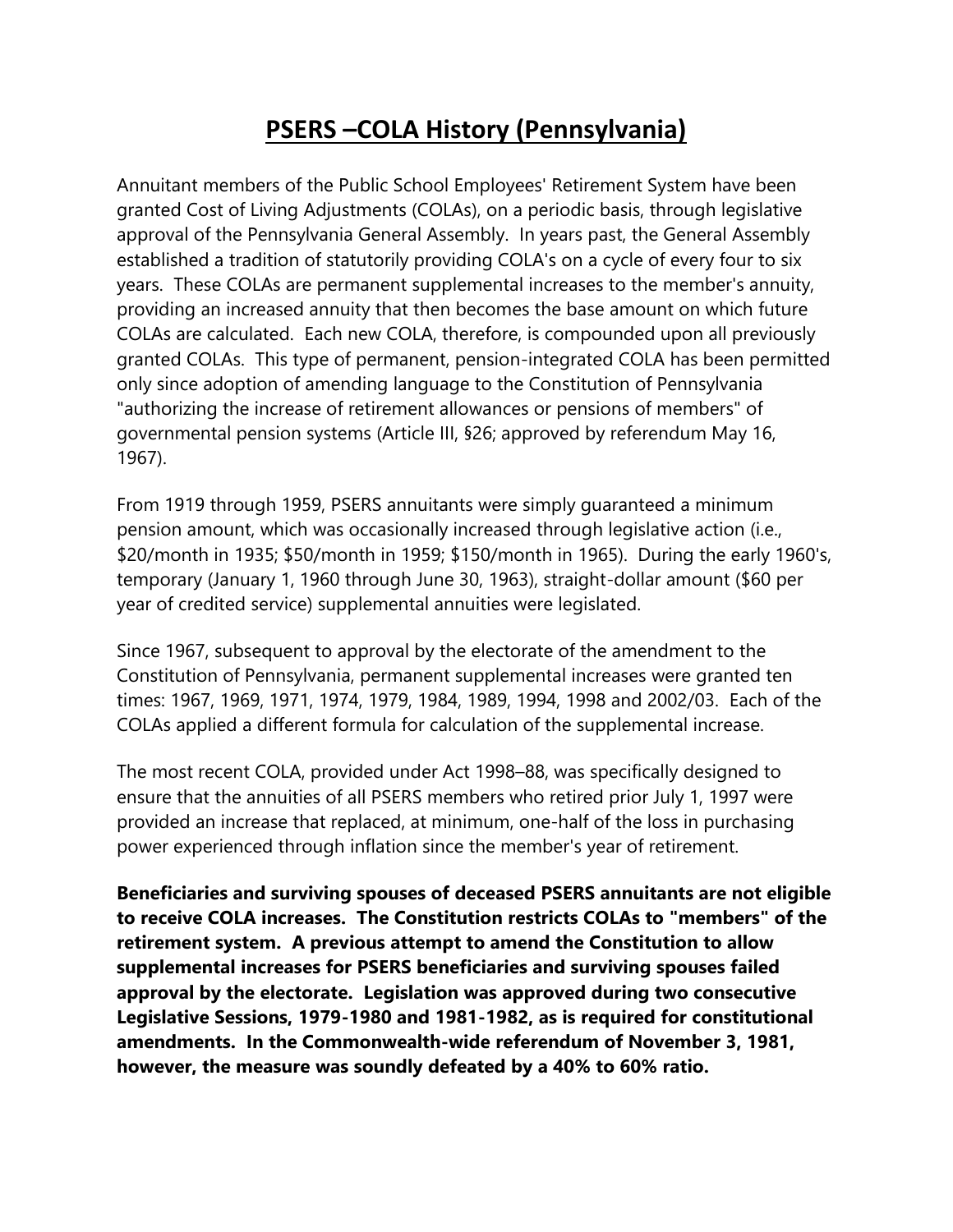The following provides an overview of the various permanent COLAs that have been granted in the past.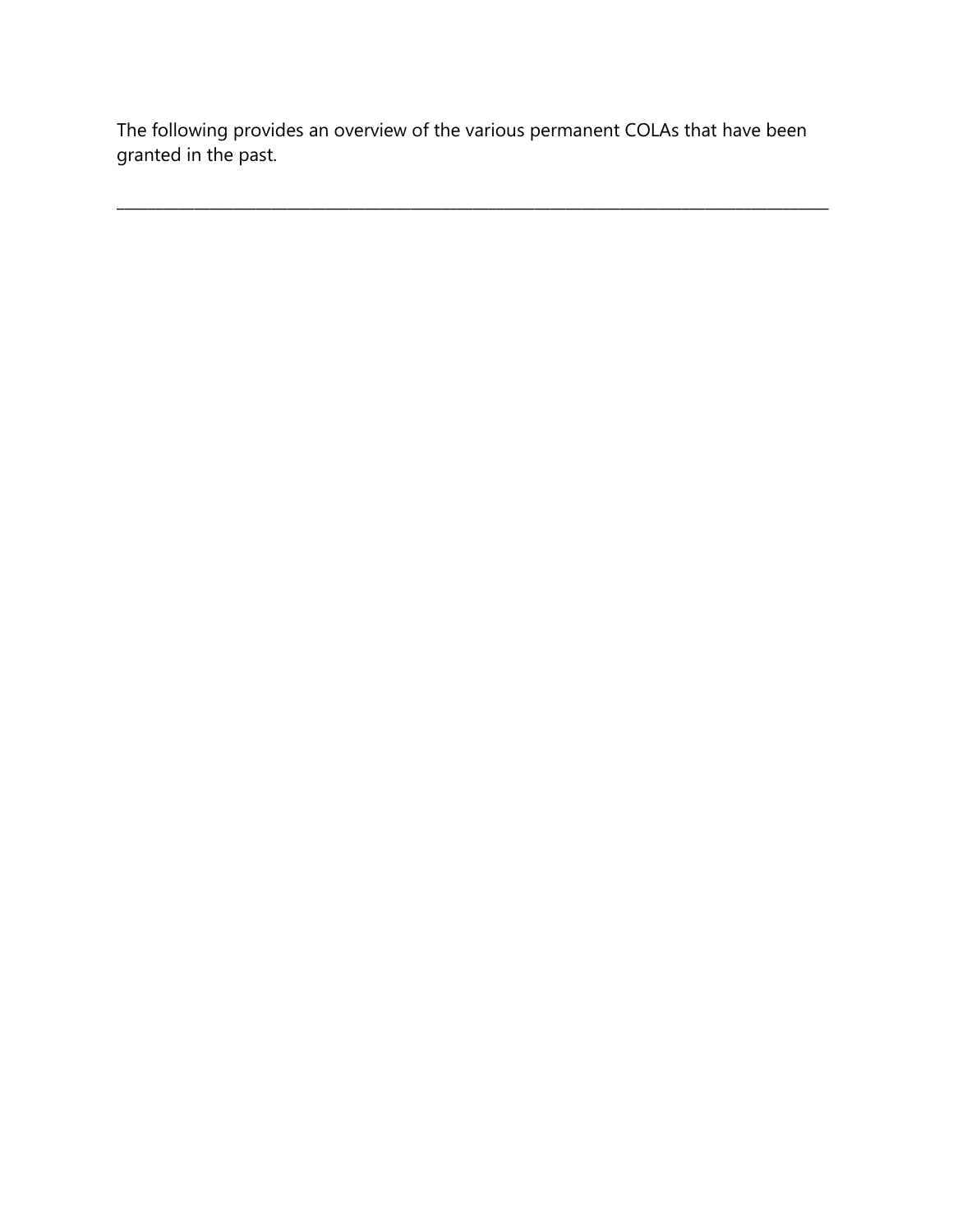## **1967 Cost of Living Adjustment (Act 1967 – 34)**

- **Effective Date: 7/1/1967**
- Range of Benefit Increase: 6% to 150%
- **Benefit Calculation:**

| <u>Year of</u><br>Retirement | Percentage | Year of<br><u>Retirement</u> | Percentage | <u>Year</u><br>of Retirement | Percentage |
|------------------------------|------------|------------------------------|------------|------------------------------|------------|
| 1933 and                     |            | 1943                         | 89%        | 1954                         | 23%        |
| Earlier                      | 150%       | 1944                         | 86%        | 1955                         | 22%        |
| 1934                         | 145%       | 1945                         | 82%        | 1956                         | 20%        |
| 1935                         | 139%       | 1946                         | 68%        | 1957                         | 16%        |
| 1936                         | 138%       | 1947                         | 47%        | 1958                         | 14%        |
| 1937                         | 137%       | 1948                         | 37%        | 1959                         | 12%        |
| 1938                         | 136%       | 1949                         | 37%        | 1960                         | 10%        |
| 1939                         | 135%       | 1950                         | 36%        | 1961                         | 9%         |
| 1940                         | 134%       | 1951                         | 26%        | 1962                         | 8%         |
| 1941                         | 122%       | 1952                         | 24%        | 1963                         | 7%         |
| 1942                         | 100%       | 1953                         | 23%        | 1964                         | 6%         |

**Members Eligible:** 

Members had to have retired prior to January 1, 1965.

This supplemental annuity was granted to all annuitants who were on superannuation or disability retirement. Withdrawal annuitants (on early retirement) were not eligible for the supplemental increase.

The supplemental increase was determined by the application of a percentage factor to the member's maximum benefit. A table of graduated percentage factors, ranging from 6% to 150%, with the applicable percentage rate corresponding to the year in which the member retired, was established for calculation of the supplemental increase.

The maximum amount of supplemental annuity that a member could receive was capped, using a post-retirement income ceiling of \$2,600.00 per year. Regardless of the applicable percentage increase in the table provided, a member's supplemental increase was limited to the difference between the member's annuity and an amount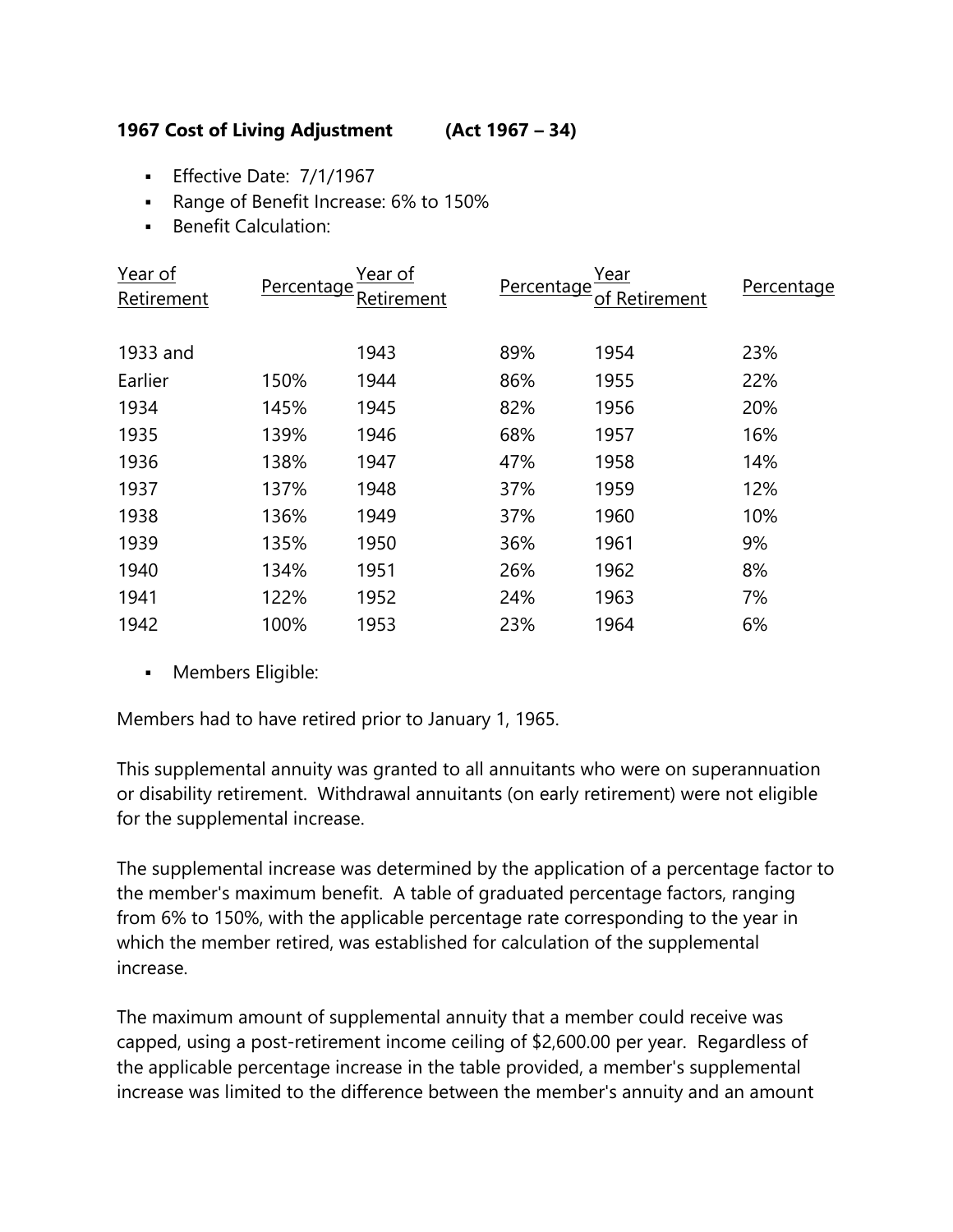equivalent to \$65 for each year of credited service, not exceeding 40 years (\$65 x 40 years = \$2,600.00). Restrictive language in the act further stipulated that the sum of the member's retirement annuity, prior to optional modification, plus any social security old age or disability insurance benefit attributable to service as a school employee, plus the supplemental annuity amount, could not exceed \$2,600.00.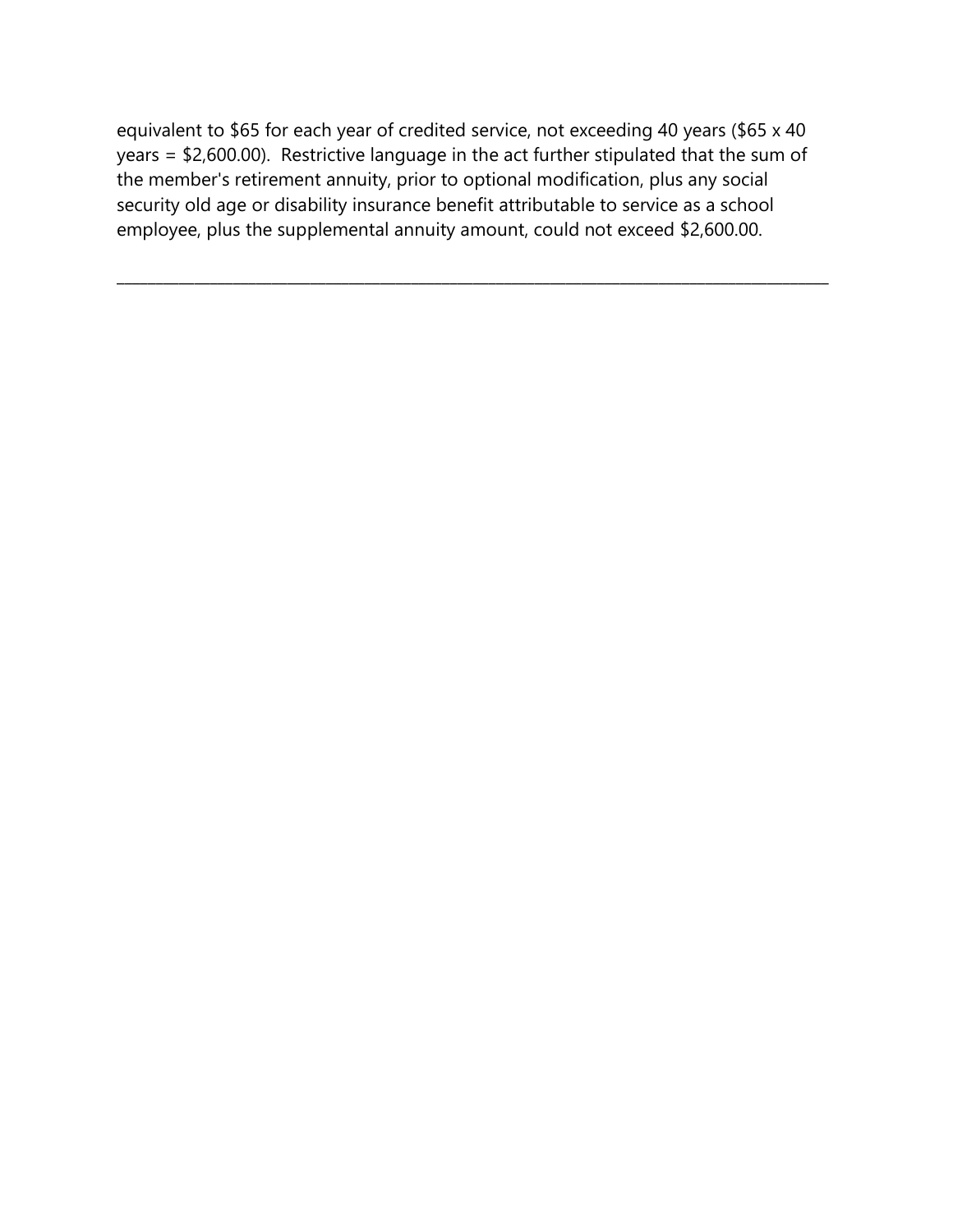## **1969 Cost of Living Allowance (Act 1970 – 143)**

- **Effective Date: January 1, 1969**
- Range of Benefit Increase: 1% and 4%
- **Benefit Calculation:**

| Year of Retirement | Percentage Increase |
|--------------------|---------------------|
| 1965               | $4\%$               |
| 1966               | $1\%$               |

Members Eligible:

Members had to have retired prior to January 1, 1967. This COLA applied only to annuitants receiving a superannuation or disability annuity who retired during calendar years 1964 and 1965, thereby providing a post-retirement increase to those annuitants who retired since passage of the last COLA legislation (Act 1967–34). Withdrawal annuitants (on early retirement) were not eligible for the supplemental increase.

The supplemental increase was determined by the application of a percentage increase to the member's maximum benefit established at the time of retirement. The parameters and limitations relative to the \$2,600 cap on a member's annual annuity remained in effect for this COLA.

 $\_$  ,  $\_$  ,  $\_$  ,  $\_$  ,  $\_$  ,  $\_$  ,  $\_$  ,  $\_$  ,  $\_$  ,  $\_$  ,  $\_$  ,  $\_$  ,  $\_$  ,  $\_$  ,  $\_$  ,  $\_$  ,  $\_$  ,  $\_$  ,  $\_$  ,  $\_$  ,  $\_$  ,  $\_$  ,  $\_$  ,  $\_$  ,  $\_$  ,  $\_$  ,  $\_$  ,  $\_$  ,  $\_$  ,  $\_$  ,  $\_$  ,  $\_$  ,  $\_$  ,  $\_$  ,  $\_$  ,  $\_$  ,  $\_$  ,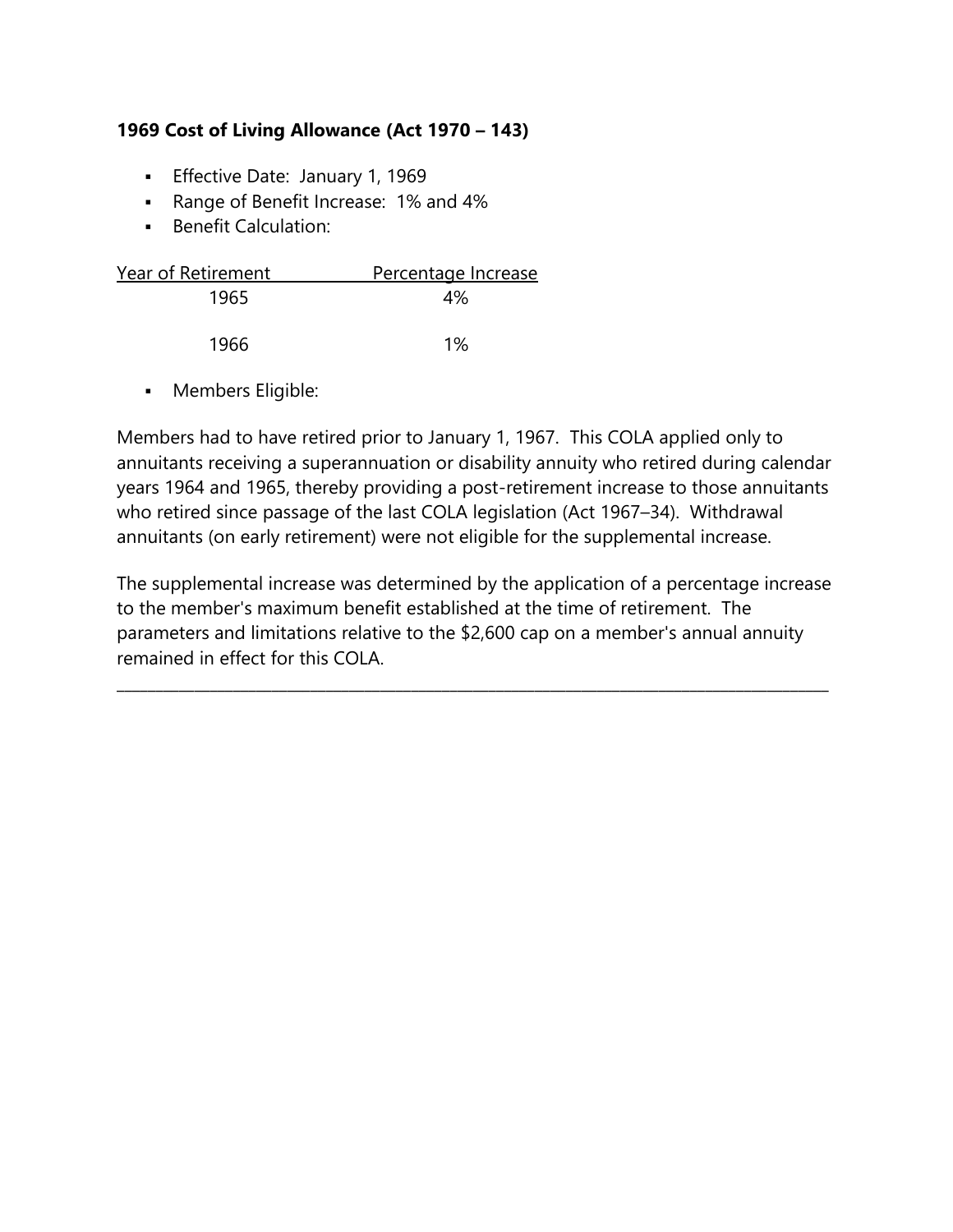# **1971 Cost of Living Allowance (Act 1971-106)**

- **Effective Date: July 1, 1971**
- Range of Benefit Increase: Potential for increase of \$35 per year of credited service, per eligible member.
- Benefit Calculation: Annuity increase in an amount reflecting the difference between the member's maximum annuity and one-hundred dollars (\$100) for each year of credited service.
- **Members Eligible:**

Members had to have retired prior to July 1, 1967. Except for members who retired during the six-month period between January 1, 1967 and June 30, 1967, this Act directed changes and a re-computation of COLA benefits previously provided to members under the provisions of Act 1970 – 143 and Act 1967 – 34.

A re-computation of annuities was directed to provide a supplemental increase equivalent to the amount by which the member's maximum retirement annuity, prior to any optional modification, was less than one-hundred dollars (\$100) for each year of credited service (previously set at \$65 per year of credited service).

Application of the COLA was expanded to include, for the first time, members receiving a withdrawal annuity because of retirement before reaching superannuation age.

The 1971 legislation also deleted all restrictive language in the Code that capped COLA increases at a maximum annual annuity amount (previously set at \$2,600), as well as the use of social security old age or disability benefits to offset COLA increases.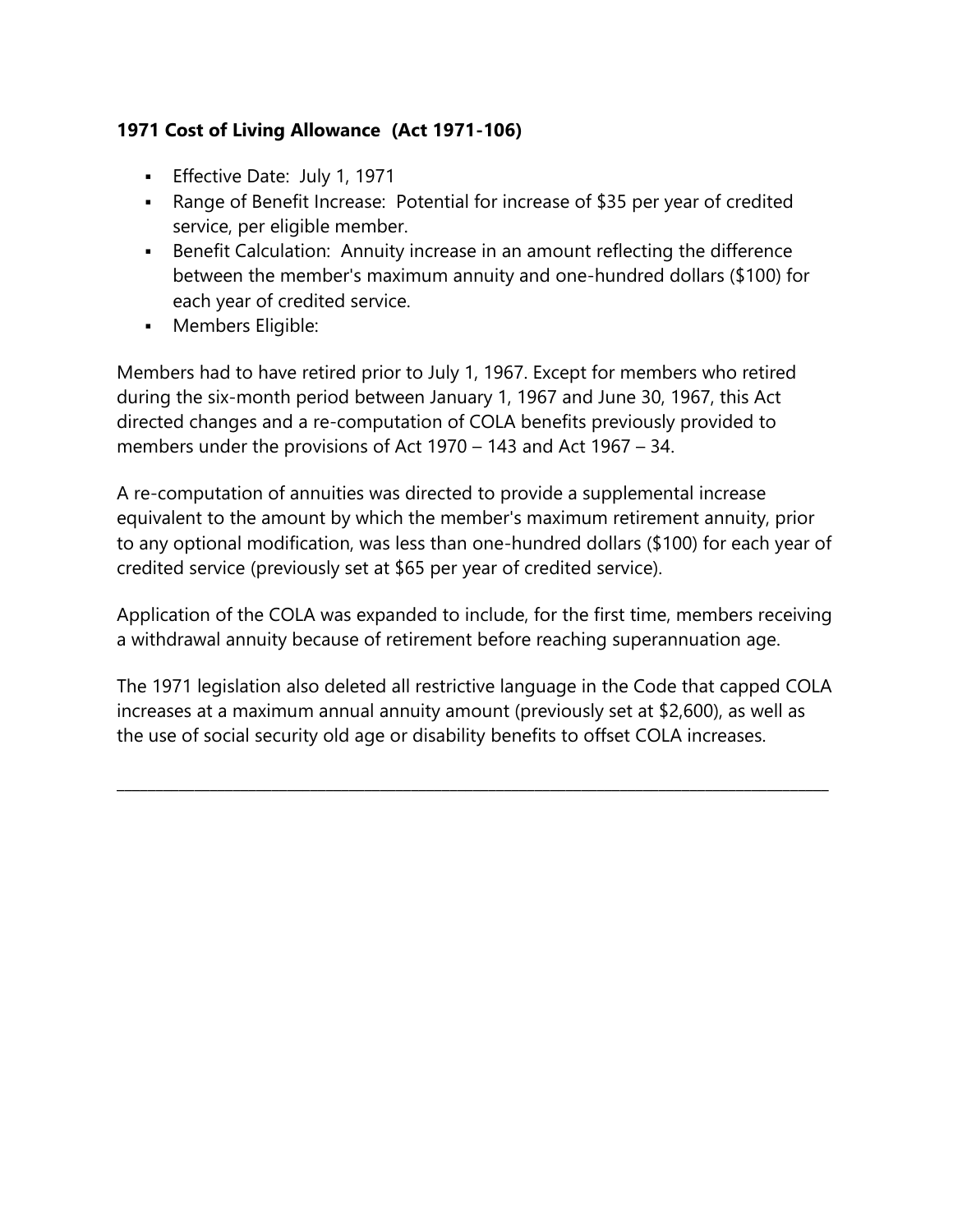# **1974 Cost of Living Allowance (Act 1975-96)**

- **Effective Date: 7/1/74**
- Range of Benefit Increase: 5% to 30%
- **Benefit Calculation:**

| <b>Effective Date</b>           |            |
|---------------------------------|------------|
| of Retirement                   | Percentage |
| On or after 7/2/1973,           | 5%         |
| but before 3/1/1974             |            |
| 7/2/1971 - 7/1/1973             | 5%         |
| $7/2/1970 - 7/1/1971$           | 10%        |
| $7/2/1969 - 7/1/1970$           | 15%        |
| $7/2/1968 - 7/1/1969$           | 20%        |
| $7/2/1967 - 7/1/1968$           | 25%        |
| Before & Including 7/1/1967 30% |            |

**Members Eligible:** 

Members had to have retired prior to March 1, 1974.

The supplemental increase was determined by the application of a percentage factor to the member's maximum benefit. A table of graduated percentage factors, ranging from 5% to 30%, with the applicable percentage rate corresponding to the member's effective date of retirement, was established for calculation of the supplemental increase.

This supplemental annuity was granted to all annuitants. Early retirement annuitants were entitled to receive the COLA beginning the July after having attained superannuation. Disability annuitants received a supplemental annuity that was equivalent to a 20% increase of their annuity at the time of retirement, less amounts provided under the statutory amendments of 1970 and 1971 that addressed disability retirements.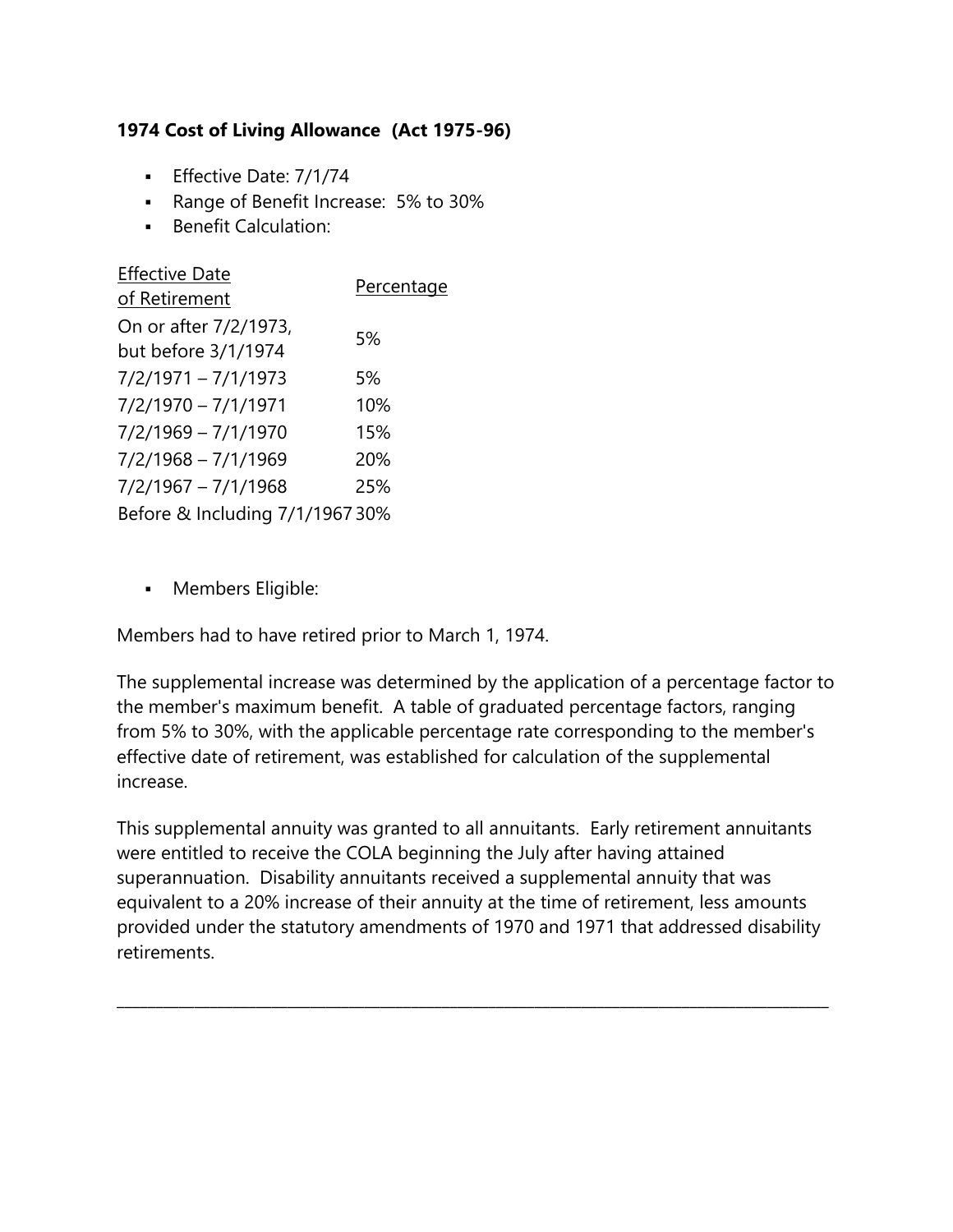#### **1979 Cost of Living Adjustment (Act 1979-130)**

- **Effective Date: 7/1/1979**
- Range of Benefit Increase: 5% to 31%
- **Benefit Calculation:**

| <b>Effective Date</b>           |            |  |
|---------------------------------|------------|--|
| of Retirement                   | Percentage |  |
| $7/2/1977 - 7/1/1978$           | 5%         |  |
| $7/2/1976 - 7/1/1977$           | 10%        |  |
| $7/2/1975 - 7/1/1976$           | 13%        |  |
| $7/2/1974 - 7/1/1975$           | 20%        |  |
| $7/2/1973 - 7/1/1974$           | 27%        |  |
| Before & Including 7/1/1973 31% |            |  |

**-** Members Eligible:

Members had to have retired prior to 7/2/1978. This increase was granted to all superannuated annuitants. Early retirement annuitants receive this increase on the July following the attainment of superannuation age. Disability annuitants were entitled to the increase regardless of age or service. The increase consisted of a percentage factor applied to the first \$1,000 of the monthly benefit, based on the effective date of retirement.

 $\_$  ,  $\_$  ,  $\_$  ,  $\_$  ,  $\_$  ,  $\_$  ,  $\_$  ,  $\_$  ,  $\_$  ,  $\_$  ,  $\_$  ,  $\_$  ,  $\_$  ,  $\_$  ,  $\_$  ,  $\_$  ,  $\_$  ,  $\_$  ,  $\_$  ,  $\_$  ,  $\_$  ,  $\_$  ,  $\_$  ,  $\_$  ,  $\_$  ,  $\_$  ,  $\_$  ,  $\_$  ,  $\_$  ,  $\_$  ,  $\_$  ,  $\_$  ,  $\_$  ,  $\_$  ,  $\_$  ,  $\_$  ,  $\_$  ,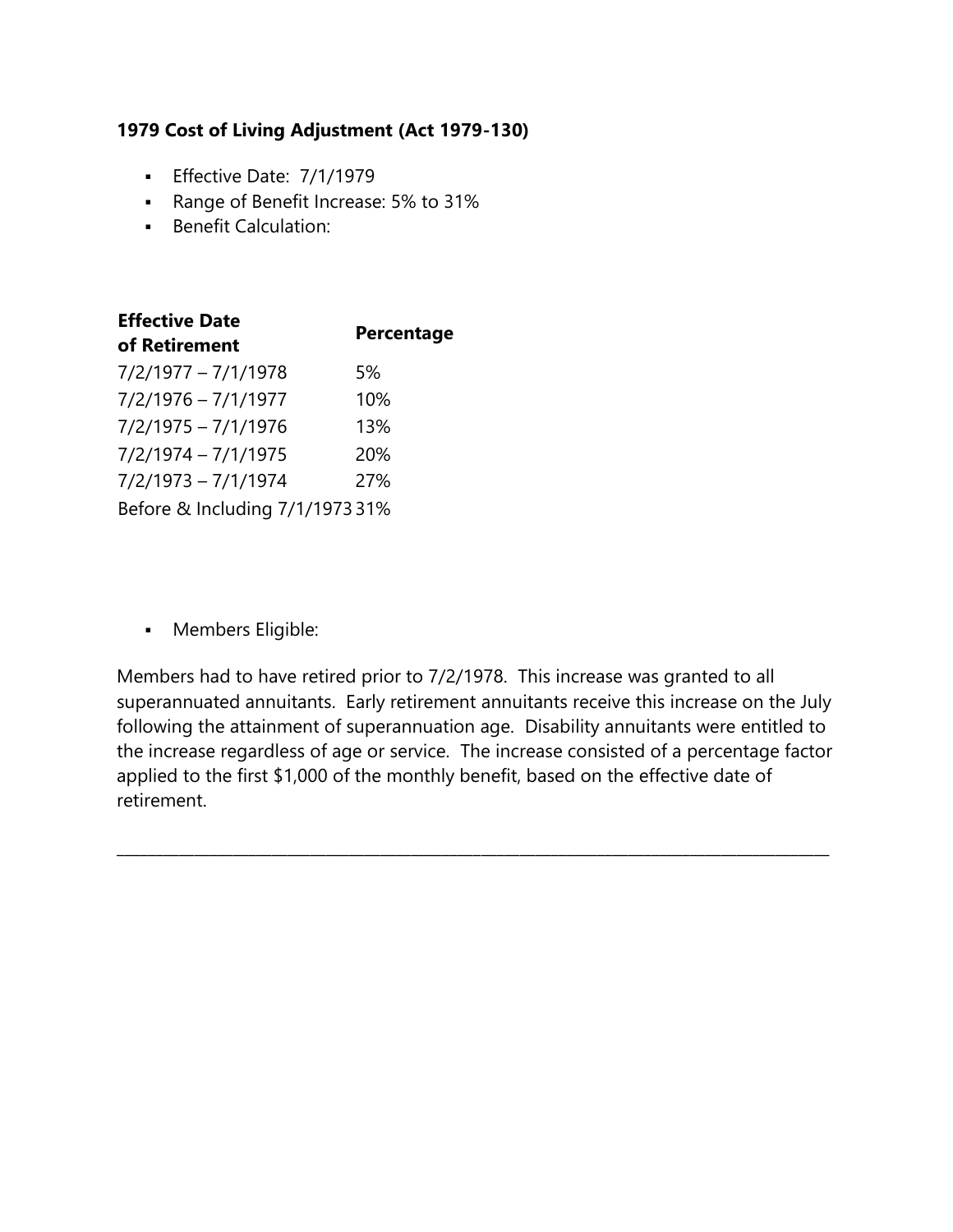## **1984 Cost of Living Allowance (Act 1984-95)**

- **Effective Date: 7/1/1984**
- Benefit Calculation The amount of the additional monthly supplemental annuity was the total amount resulting from application of the following:
- 1. \$1.00 multiplied by the number of whole years of credited service, plus
- 2. \$2.00 multiplied by the number of whole years on retirement as of 7/1/1983, plus
- 3. 2% of the monthly annuity being received on 7/1/1984, not to exceed \$20.00.
	- **Members Eligible:**

Members had to have retired prior to 7/1/1982. This increase was granted to all superannuated annuitants. Early retirement annuitants receive this increase on the July following the attainment of superannuation age. Disability annuitants were entitled to the increase regardless of age or service.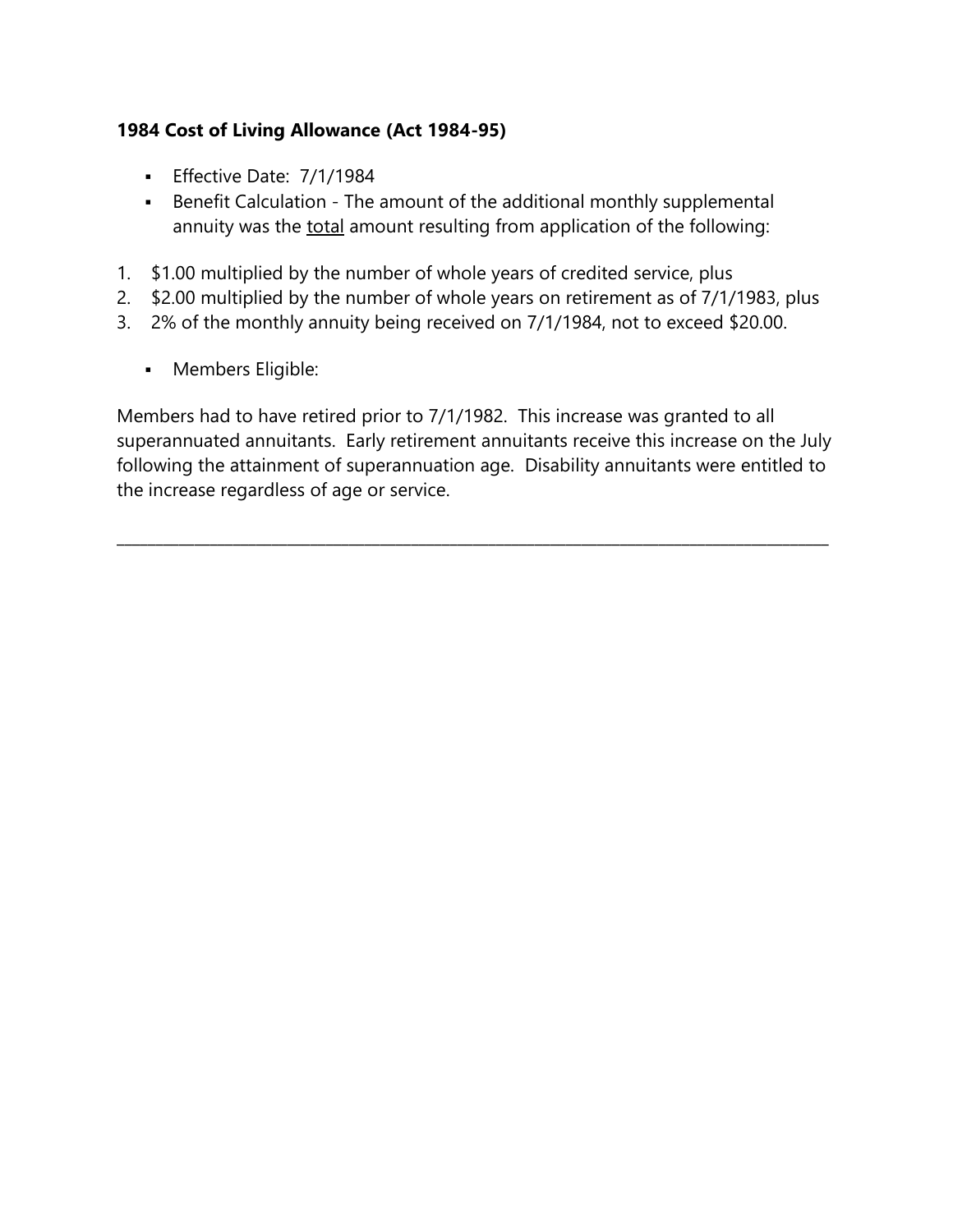# **1989 Cost of Living Allowance (Act 1988 – 112)**

- **Effective Date: 1/1/1989**
- **Benefit Calculation:**

The amount of the additional monthly supplemental annuity was the total resulting from application of the following:

1) Two dollars multiplied by the number of whole years of credited service, plus 2) Fifty cents multiplied by the number of whole years on retirement, as of July 1, 1988.

**Members Eligible:** 

Members had to have retired prior to 7/2/1987. This increase was granted to all superannuated annuitants. Disability annuitants were entitled to the increase regardless of age or years of service. Early retirement annuitants received this increase on July following the attainment of superannuation age.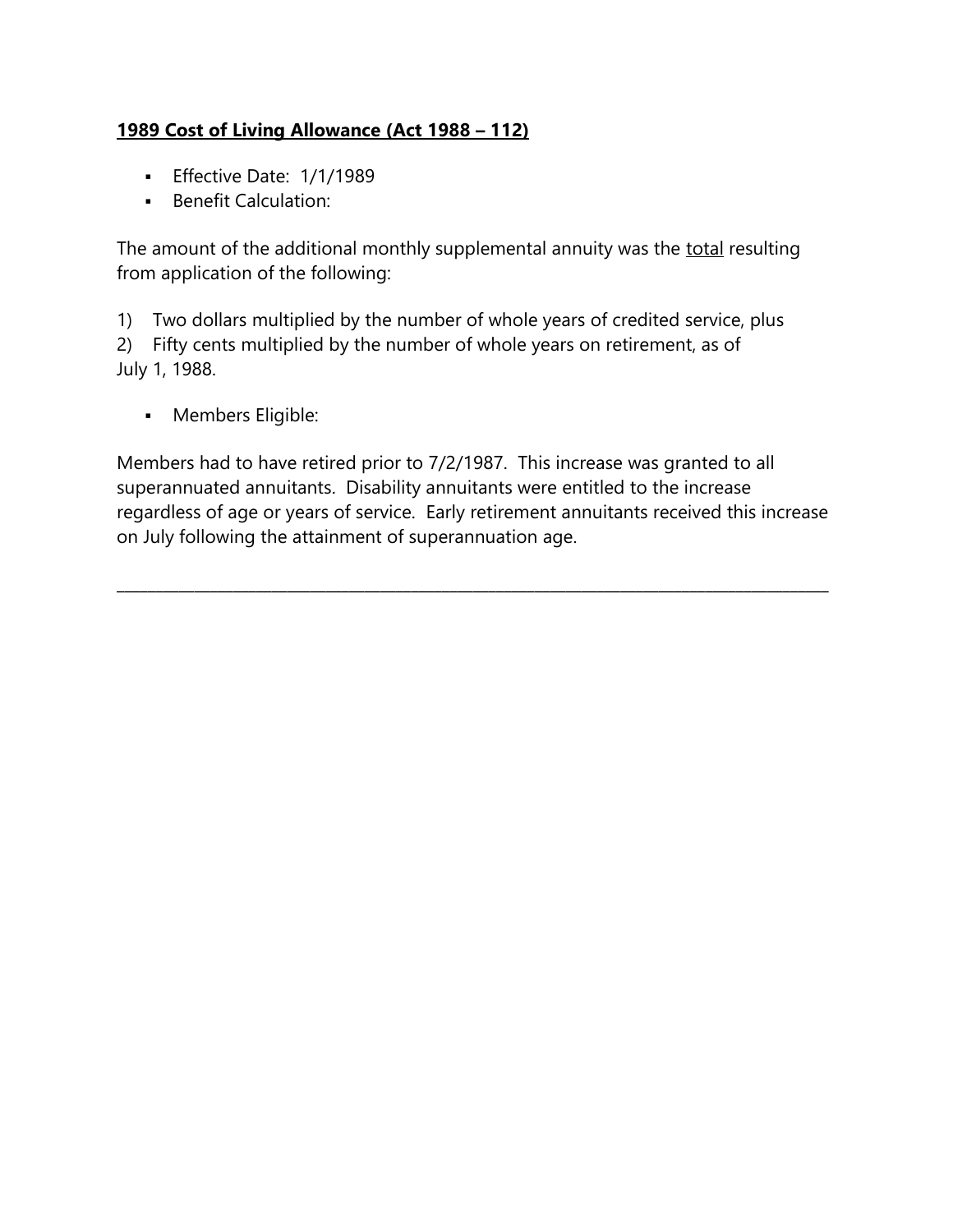## **1994 Cost of Living Allowance (Act 1994-29)**

- **Effective Date: 7/1/1994**
- Range of Benefit Increase: 1.5% to 26.4%
- **Benefit Calculation:**

Provided both an *"additional monthly supplemental annuity"* and a *"monthly longevity supplemental annuity."*

Supplemental Annuity - the additional monthly supplemental annuity was determined by multiplying a percentage factor, ranging from 1.5% to 7.9%, by the member's first \$3,000 of monthly annuity. Annuitant members who had less than 20 years of service credit, or whose effective date of retirement was subsequent to July 1, 1984, were entitled to this percentage increase only. The applicable percentage factors, specific to annuitants' most recent effective date of retirement, are as follows:

# **Effective Date of Retirement Percentage Factor**

July 1, 1991 through June 30, 19921.5% July 1, 1990 through June 30, 19912.8% July 1, 1989 through June 30, 19905.3% On or prior to June 30, 1989 7.9%

Longevity Supplemental Annuity – the monthly longevity supplemental annuity applied only to those annuitants who had 20 or more years of service credit and had retired prior to July 2, 1984. These annuitants were entitled to receive the maximum percentage increase of 7.9% on the first \$3,000 of monthly annuity as a supplemental annuity, plus a longevity supplement based upon a formula that increased in conjunction with the number of years on retirement. The attached chart displays the total percentage increases to which these members were entitled:

| <b>Effective</b> |                        | <b>Total</b>    |
|------------------|------------------------|-----------------|
| Date of          |                        | <b>Increase</b> |
| Retirement       |                        | in              |
| From             | <b>Through Annuity</b> |                 |
| 7/2/84           | 6/30/89                | 7.90%           |
| 7/2/83           | 7/1/84                 | 9.15%           |
| 7/2/82           | 7/1/83                 | 9.40%           |
| 7/2/81           | 7/1/82                 | 9.65%           |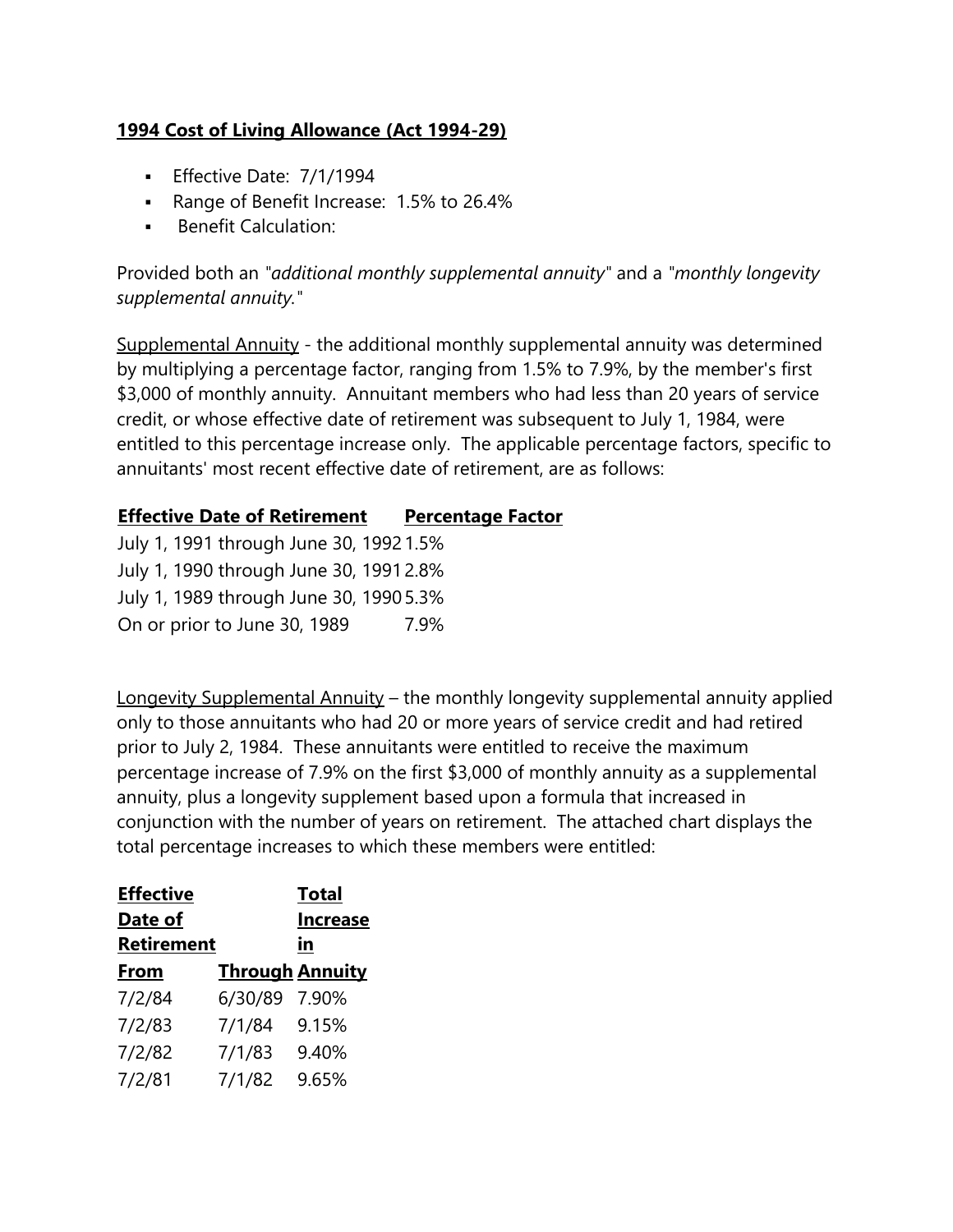| 7/2/80 | 7/1/81 | 9.90%  |
|--------|--------|--------|
| 7/2/79 | 7/1/80 | 10.15% |
| 7/2/78 | 7/1/79 | 10.40% |
| 7/2/77 | 7/1/78 | 10.65% |
| 7/2/76 | 7/1/77 | 10.90% |
| 7/2/75 | 7/1/76 | 11.15% |
| 7/2/74 | 7/1/75 | 11.40% |
| 7/2/73 | 7/1/74 | 11.65% |
| 7/2/72 | 7/1/73 | 11.90% |
| 7/2/71 | 7/1/72 | 12.15% |
| 7/2/70 | 7/1/71 | 12.40% |
| 7/2/69 | 7/1/70 | 12.65% |
| 7/2/68 | 7/1/69 | 12.90% |
| 7/2/67 | 7/1/68 | 13.40% |
| 7/2/66 | 7/1/67 | 13.90% |
| 7/2/65 | 7/1/66 | 14.40% |
| 7/2/64 | 7/1/65 | 14.90% |
| 7/2/63 | 7/1/64 | 15.40% |
| 7/2/62 | 7/1/63 | 15.90% |
| 7/2/61 | 7/1/62 | 16.40% |
| 7/2/60 | 7/1/61 | 16.90% |
| 7/2/59 | 7/1/60 | 17.40% |
| 7/2/58 | 7/1/59 | 17.90% |
| 7/2/57 | 7/1/58 | 18.40% |
| 7/2/56 | 7/1/57 | 18.90% |
| 7/2/55 | 7/1/56 | 19.40% |
| 7/2/54 | 7/1/55 | 19.90% |
| 7/2/53 | 7/1/54 | 20.40% |
| 7/2/52 | 7/1/53 | 20.90% |
| 7/2/51 | 7/1/52 | 21.40% |
| 7/2/50 | 7/1/51 | 21.90% |
| 7/2/49 | 7/1/50 | 22.40% |
| 7/2/48 | 7/1/49 | 22.90% |
| 7/2/47 | 7/1/48 | 23.40% |
| 7/2/46 | 7/1/47 | 23.90% |
| 7/2/45 | 7/1/46 | 24.40% |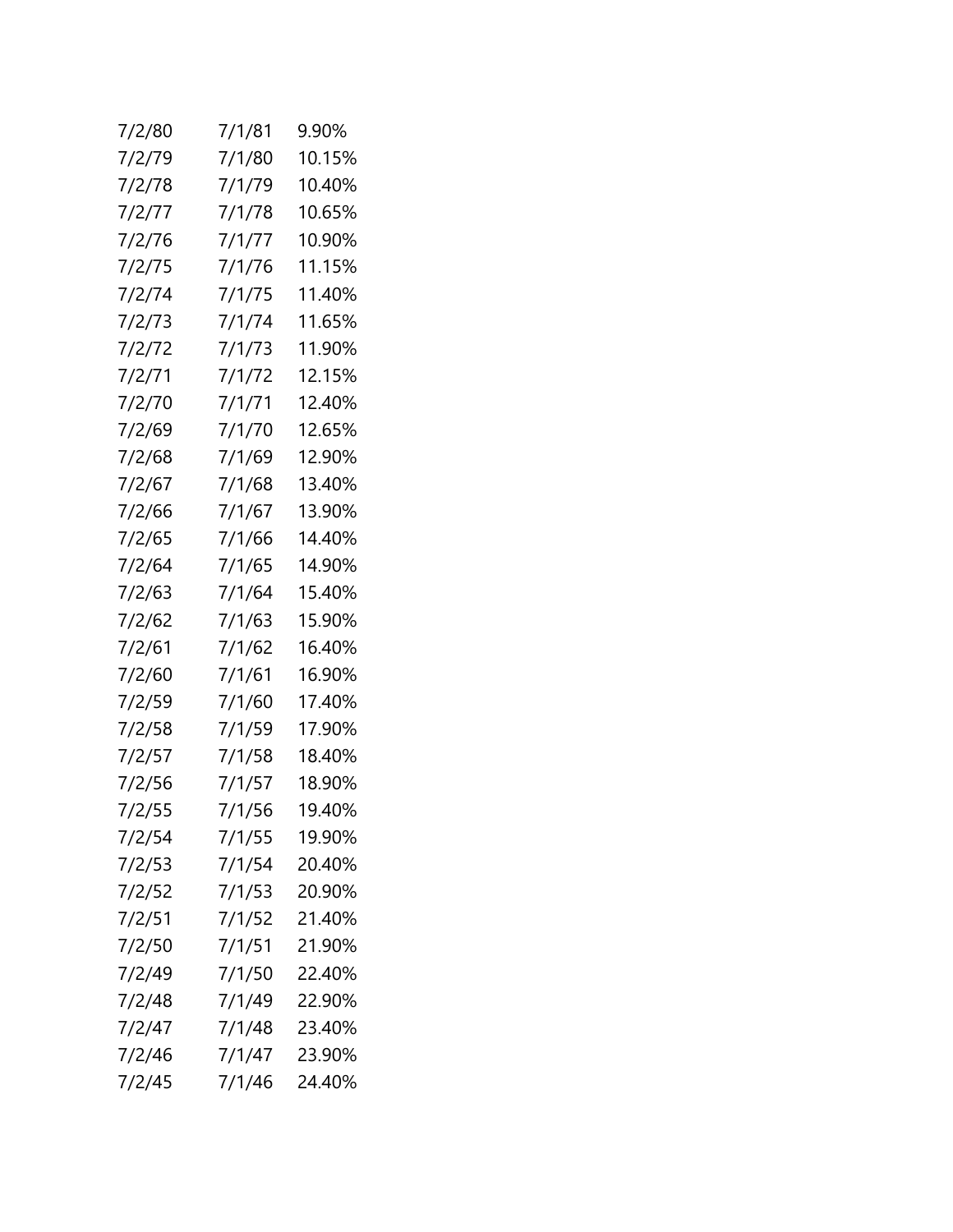7/2/44 7/1/45 24.90% 7/2/43 7/2/44 25.40% 7/2/42 7/1/43 25.90% Escalates at the rate of .50% for each additional year on retirement

**Members Eligible:** 

Members had to have retired prior to 7/1/1992. This increase was granted to all superannuated annuitants. For early retirement annuitants, the COLA becomes effective the July following the date on which normal retirement age is reached. Disability annuitants were entitled to the increase regardless of age or years of service.

Members **NOT** Eligible:

Members who retired during the period of May 15, 1992 through August 13, 1993 and who received the 10% additional service credit retirement incentive under Act 1992- 186 and Act 1994-29, commonly referred to as the Mellow Bill.

 $\_$  ,  $\_$  ,  $\_$  ,  $\_$  ,  $\_$  ,  $\_$  ,  $\_$  ,  $\_$  ,  $\_$  ,  $\_$  ,  $\_$  ,  $\_$  ,  $\_$  ,  $\_$  ,  $\_$  ,  $\_$  ,  $\_$  ,  $\_$  ,  $\_$  ,  $\_$  ,  $\_$  ,  $\_$  ,  $\_$  ,  $\_$  ,  $\_$  ,  $\_$  ,  $\_$  ,  $\_$  ,  $\_$  ,  $\_$  ,  $\_$  ,  $\_$  ,  $\_$  ,  $\_$  ,  $\_$  ,  $\_$  ,  $\_$  ,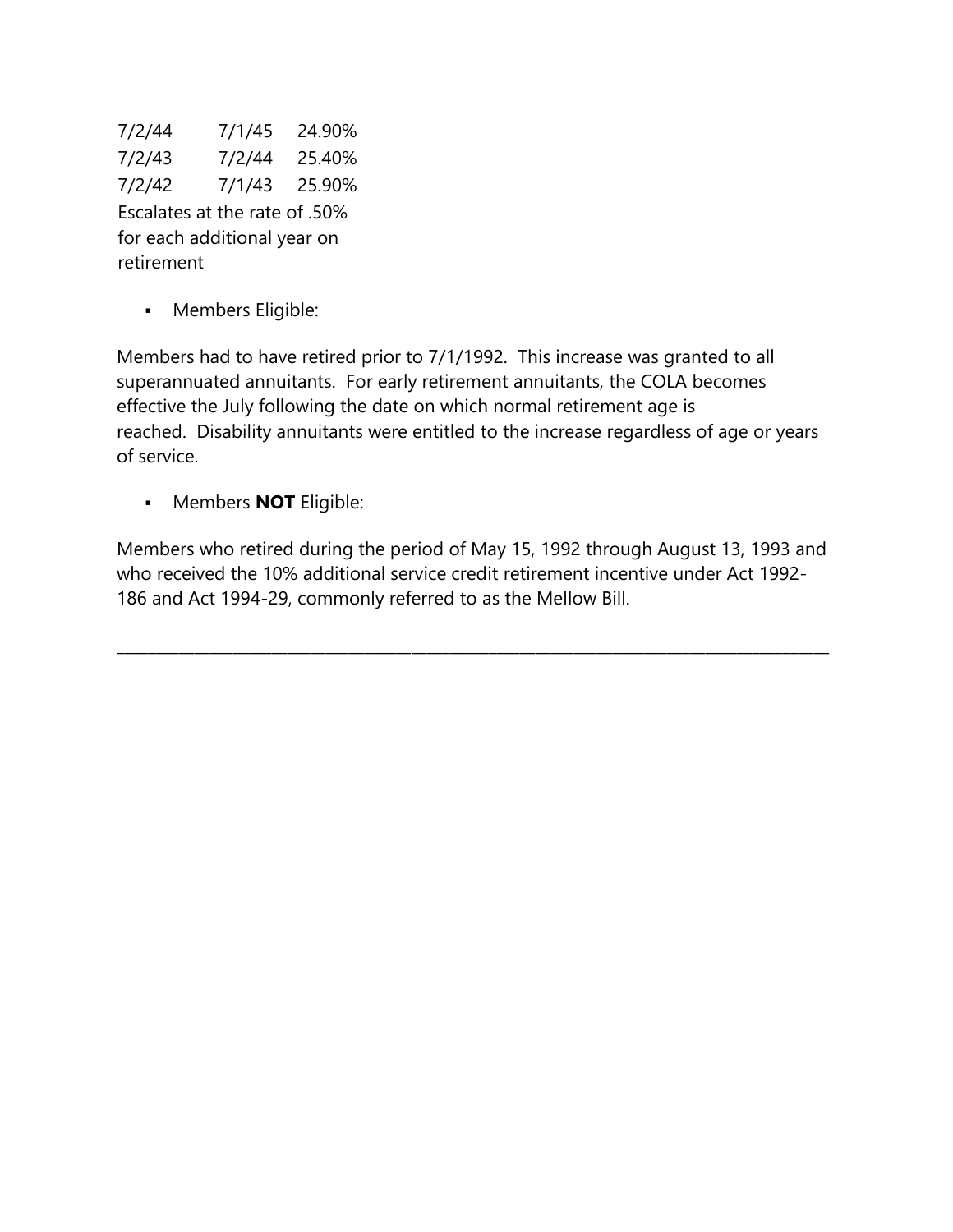## **1998 Cost of Living Allowance (Act 1998-88)**

- **Effective Date: July 1, 1998**
- Range of Benefit Increase: 1.86% to 25%
- **Benefit Calculation:**

#### **Effective Date of Retirement Percentage**

July 1, 1996 to June 30, 1997 1.86% July 1, 1995 to June 30, 1996 3.59% July 1, 1994 to June 30, 1995 4.95% July 1, 1993 to June 30, 1994 6.42% July 1, 1992 to June 30, 1993 7.97% July 1, 1979 to June 30, 1992 10.0% July 1, 1969 to June 30, 1979 20.0% On or before June 30, 1969 25.0%

**Members Eligible:** 

This increase was granted to all superannuated annuitants. For early retirement annuitants, the COLA becomes effective the July following the date on which normal retirement age is reached. Disability annuitants were entitled to the increase regardless of age or years of service.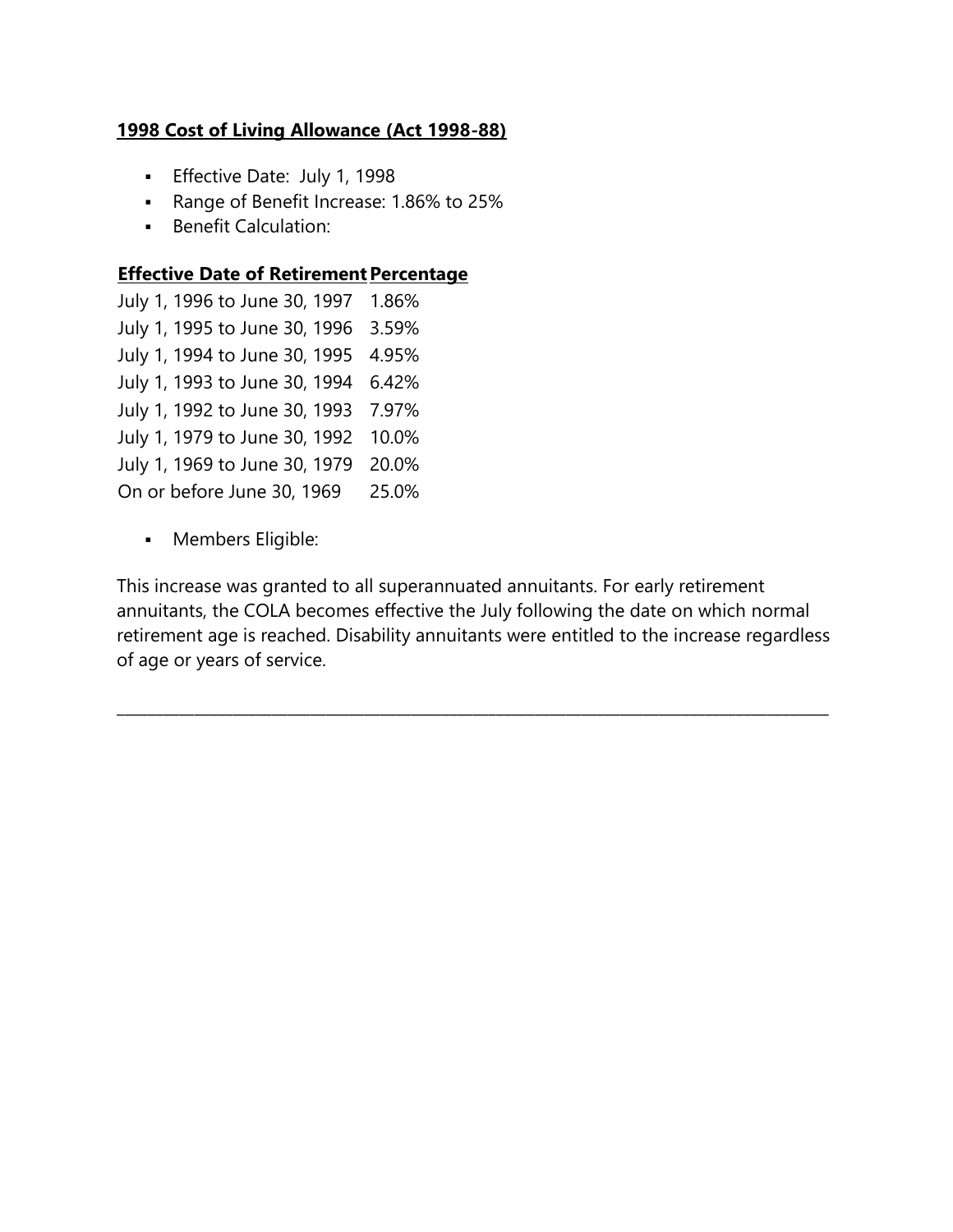#### **Years 2002 and 2003 Cost Of Living Allowances (Act 2002-38)**

- Effective Dates: July 1, 2002 and July 1, 2003.
- Range of Benefit Increase: 2.27% to 25.0%.
- Benefit Calculation: Rate of increase determined from graduated percentages, with specific rate applicable according to annuitants' year of retirement.

See respective charts below.

Provides separate COLAs for two groups of retirees, effective in successive years.

Annuitants retiring before July 2, 1990 will receive a COLA beginning July 1, 2002; annuitants retiring on or after July 2, 1990, and on or before July 1, 2002, will receive a COLA beginning July 1, 2003.

Table 1 shows the authorized COLA increases for members who retired on or before July 1, 1990.

## **Table 1 COLA Increases Effective July 1, 2002**

Date of Retirement Proposed COLA Before July 2, 1980 25.00% July 2, 1980 – July 1, 1983 15.00% July 2, 1983 – July 1, 1988 10.00% July 2, 1988 – July 1, 1990 8.00%

Table 2 shows the authorized COLA increases for members who retired after July 1, 1990 and on or before July 1, 2002.

## **Table 2 COLA Increases Effective July 1, 2003**

| Date of Retirement                | Proposed COLA |
|-----------------------------------|---------------|
| July 2, 1990 - July 1, 1994 9.00% |               |
| July 2, 1994 - July 1, 19987.50%  |               |
| July 2, 1998 - July 1, 1999 6.35% |               |
| July 2, 1999 - July 1, 2000 4.87% |               |
| July 2, 2000 - July 1, 2001 3.08% |               |
|                                   |               |